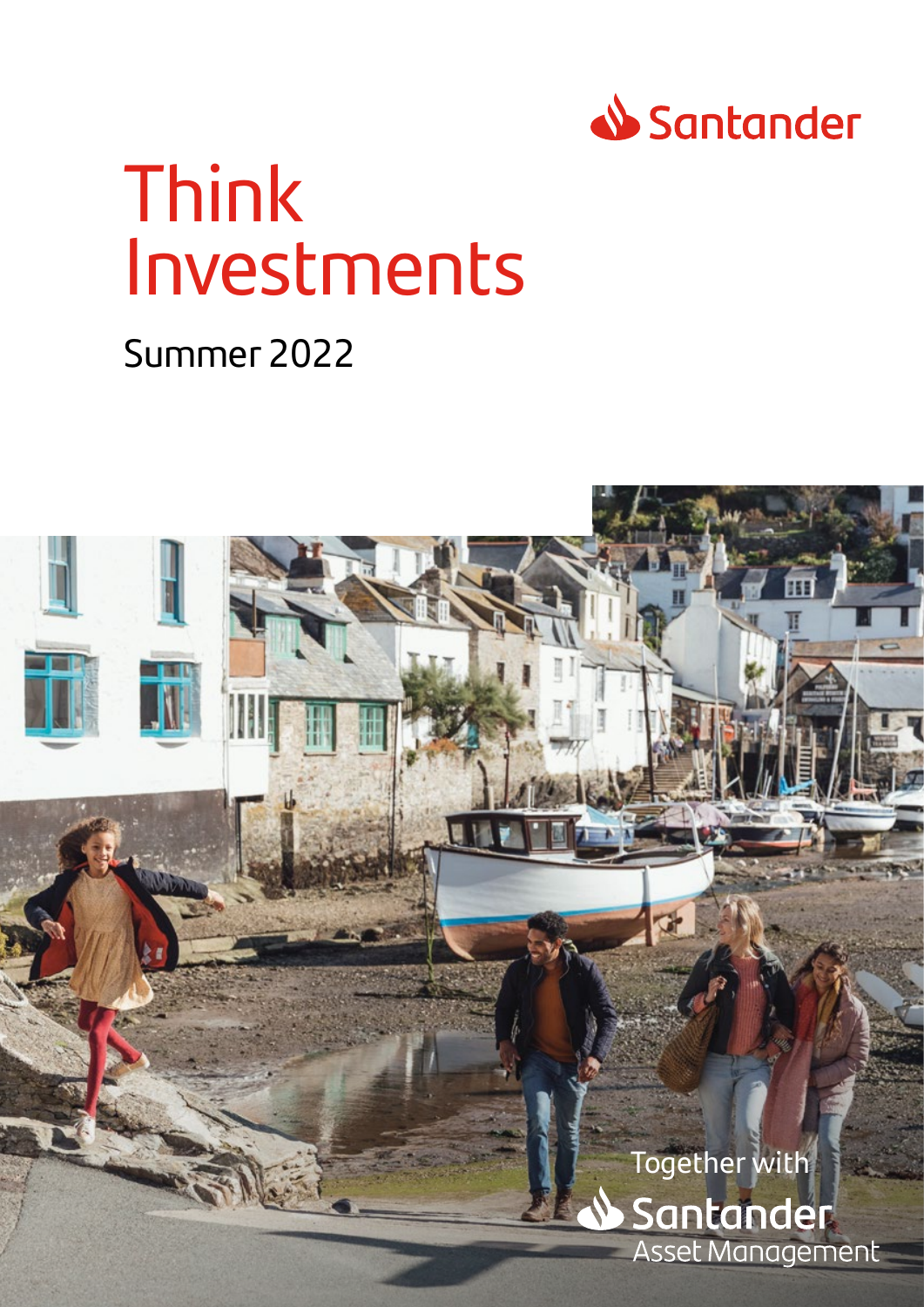# **Welcome**

### **Think Investments helps you keep in touch with and navigate your way around the world of investments.**

There's so much happening in the world right now, from the Ukraine conflict to rising living costs and inflation, to the continuing effect of the pandemic. If you're thinking about how these events might impact your investments you're not alone. This issue of Think Investments aims to answer some of your questions and concerns.

While we're taking steps away from the crisis phase of the pandemic, its impact is expected to be felt for a long time to come. One such impact has been a dramatic rise in financial fraud and scams. We look at some examples to be aware of and share some tips to help you keep your personal data and money safe.

The war in Ukraine has created a humanitarian crisis with a global response. The ripple effects of the war have also spread globally, with economic implications challenging the pandemic recovery. Our mid-year review considers what this might mean for investors during the rest of 2022 and over the longer term.

Finally, we all hope for growth when we invest but there are different ways of going about trying to achieve that growth. Value and growth stocks are two options which can each have a role to play in different market conditions.

**Alexia Kilby**  Head of Wealth Propositions, Wealth Management and Insurance, **Santander** 



## Awareness is your best defence against fraud and scams

A surge in financial fraud and scams was an unfortunate consequence of the pandemic and lockdowns. The increased online activity gave fraudsters more opportunity to target consumers.

More than two years on, the threat remains as serious as ever. And so do the financial and emotional consequences of falling victim. No one ever thinks it will happen to them, but sadly it's incredibly

common. Some 4.6 million people fall victim to fraud every year, with around 700,000 suffering 'profoundly' due to heavy financial losses, according to the UK Victims' Commissioner.1

For scams the figures are even higher. Research by Citizens Advice suggests 36 million people, more than two-thirds of UK adults, were targeted by a scammer in the first half of 2021. Over 55s were more likely to be targeted but under 35s were more likely to fall victim.<sup>2</sup>

#### **Fraud or scam?**

In everyday use, the words fraud and scams are used interchangeably. However, we think it's useful to use clear definitions. **Fraud happens to you, scams happen with you.**

Fraud is wrongful or criminal deception intended to result in financial or personal gain. Fraudsters access a customer's account or take money without the customer's permission.

A scam is a type of fraud, but where customers are tricked in to taking actions themselves, which then gives a fraudster access to accounts and money.

Fraudsters gain the customer's confidence and make them believe that the actions they're being asked to take are for a legitimate purpose.

<sup>1</sup> [Victims Commissioner, 13/10/21](https://victimscommissioner.org.uk/news/who-suffers-fraud/) 2 [Chartered Trading Standards Institute, 14/6/21](https://www.tradingstandards.uk/news-policy/news-room/2021/36-million-brits-targeted-by-a-scammer-so-far-this-year)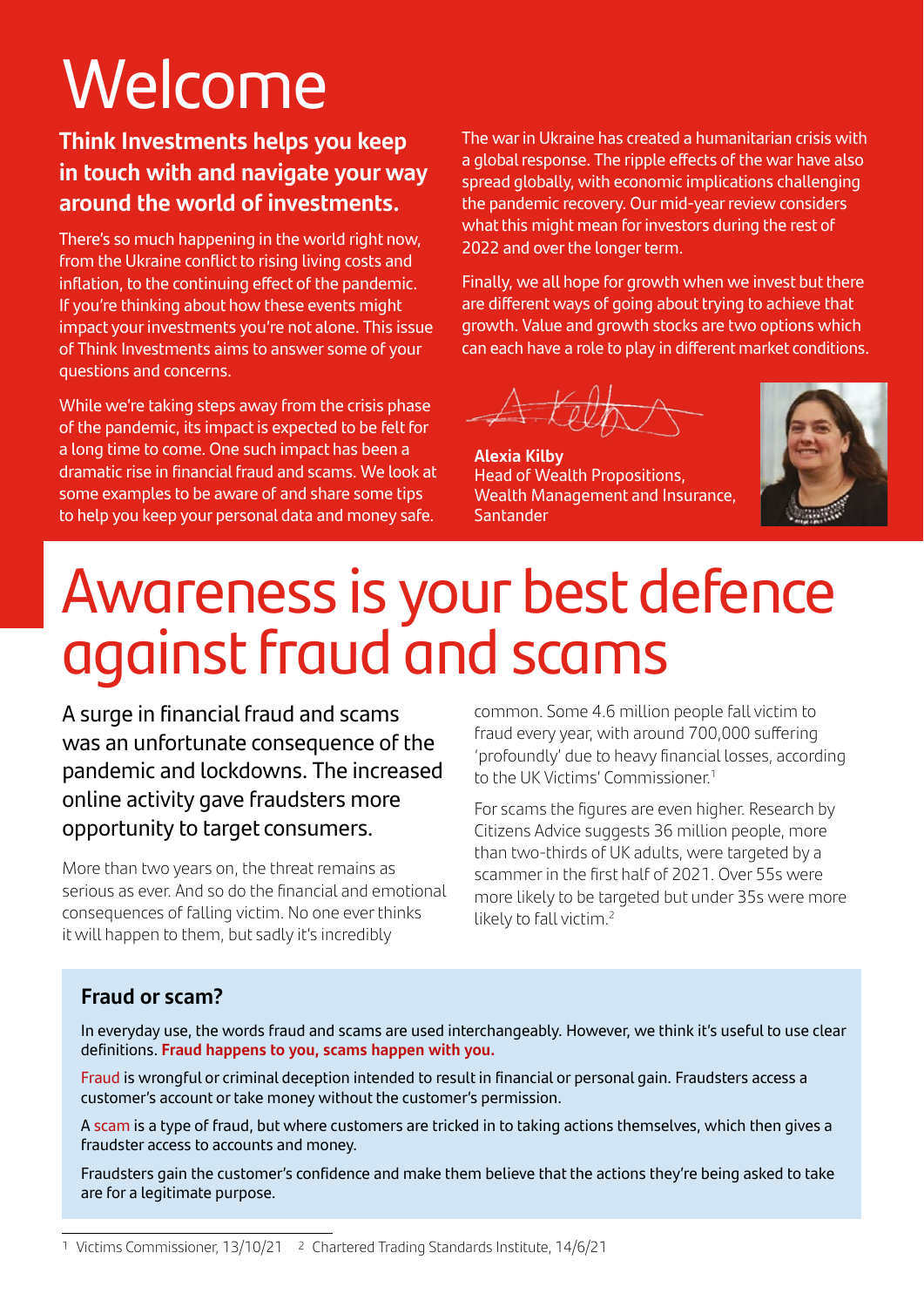#### **There are always new scams to watch out for**

The nature of scams evolves all the time as fraudsters find new, creative, and increasingly sophisticated ways of targeting potential victims.

Criminals cleverly impersonate another person or company in almost all of the scams we see. They'll pretend to be from your bank, the police, government organisations, one of your friends or family, online retailers, delivery companies, your builder, your solicitor, an investment firm, the list goes on. They'll also contact you through any means possible – telephone calls, text messages, WhatsApp, emails, social media accounts, social media messaging services, websites.

In most cases, the criminal will have gathered some information from you without you even realising. For example, you receive a call or text message from Royal Mail asking you to complete some details for an undelivered parcel or an NHS covid text asking you to update your details. The details entered may appear harmless, but the fraudster will use this personal information about you to appear genuine when they strike at a later time.

Criminals sometimes use a tactic called 'number spoofing' where they make it look as if their telephone number or text is from a person or company you know – they can even make them appear in the same thread alongside genuine messages. This is to give false reassurance that they are really who they say they are. And in all cases, they're trying to get you to act urgently or without thinking – to click on a link, reveal security/ card/personal information, make a payment, withdraw cash, buy something – all so they can get your money.

A common example is the Amazon Prime scam. In scams like these, potential victims receive a call or email asking for them to take action. It could be to cancel an automatic subscription, to advise you of a recent fraud spend on your amazon account or asking you to simply update your details. At a later date, the criminals use this payment and the personal information that's been shared to pretend to be a bank or the police, and socially engineer their victims

#### **Take Five to protect your money**

Take Five is a simple, effective way to help protect yourself against financial fraud. It encourages you to **stop** for a moment, **challenge** what you're being asked to do and **protect** your money or personal data by taking action to check or report anything suspicious.

You can find out more at **[takefive-stopfraud.org.uk](https://www.takefive-stopfraud.org.uk/advice/general-advice/)**

in to making large transfers or withdraw cash. They may even say that they are investigating a fraud on your account and ask you if you have possibly divulged any information recently, for example to a cold call from Amazon to help legitimise their concern.

Whatever the reason, they'll create a sense of urgency, a reason to panic to stop you from thinking straight. They may tell you that you've been a victim of an attempted fraud or had an overpayment that needs to be returned. They may even give you details of a false spend on your account which you don't recognise, or that your account is no longer secure and that you need to take urgent action. They'll insist that, in order to keep your money safe or prevent further losses, you need to move your money to a 'safe' or newly opened account or divulge security details to stop the fraud.

#### **Keeping your money and personal data safe**

The sheer range of threats can make all of this seem overwhelming and frightening. But the good news is that it doesn't take long to ensure your defences against scams are robust. The more you know about the different types of fraud and scams, the better you'll be able to protect yourself. For many more tips on beating scams, read our guides at **Santander.co.uk/personal/ support/fraud-and-security/spotting-fraud-or-scams**

If you think you've been scammed, or something has happened that puts you at risk of it, contact your bank immediately.

You can contact Santander on 0330 9 123 123.

#### **Help protect yourself with our top tips:**

- **1** Pay close attention to the warnings that banks provide when you're making a payment. These are designed to help make sure your payments are made safely and protect you from being scammed.
- **2** Beware of cold calls. Organisations such as banks, HMRC and government agencies never call people out of the blue asking them to transfer or withdraw money out of their account.
- **3** When making a payment, take the time to complete extra checks to make sure the payee and the payment are genuine, such as researching companies and verifying that the person or organisation is who they claim to be.
- **4** Always think carefully before making a payment, especially if it's a lot of money for you. Speak to someone you trust first, like a friend or family member, before sending your money.
- **5** Change online passwords regularly, avoid using the same ones for each account and make them a stronger password by using phrases or different types of characters.
- **6** If it sounds too good to be true, it probably is. Trust your instincts.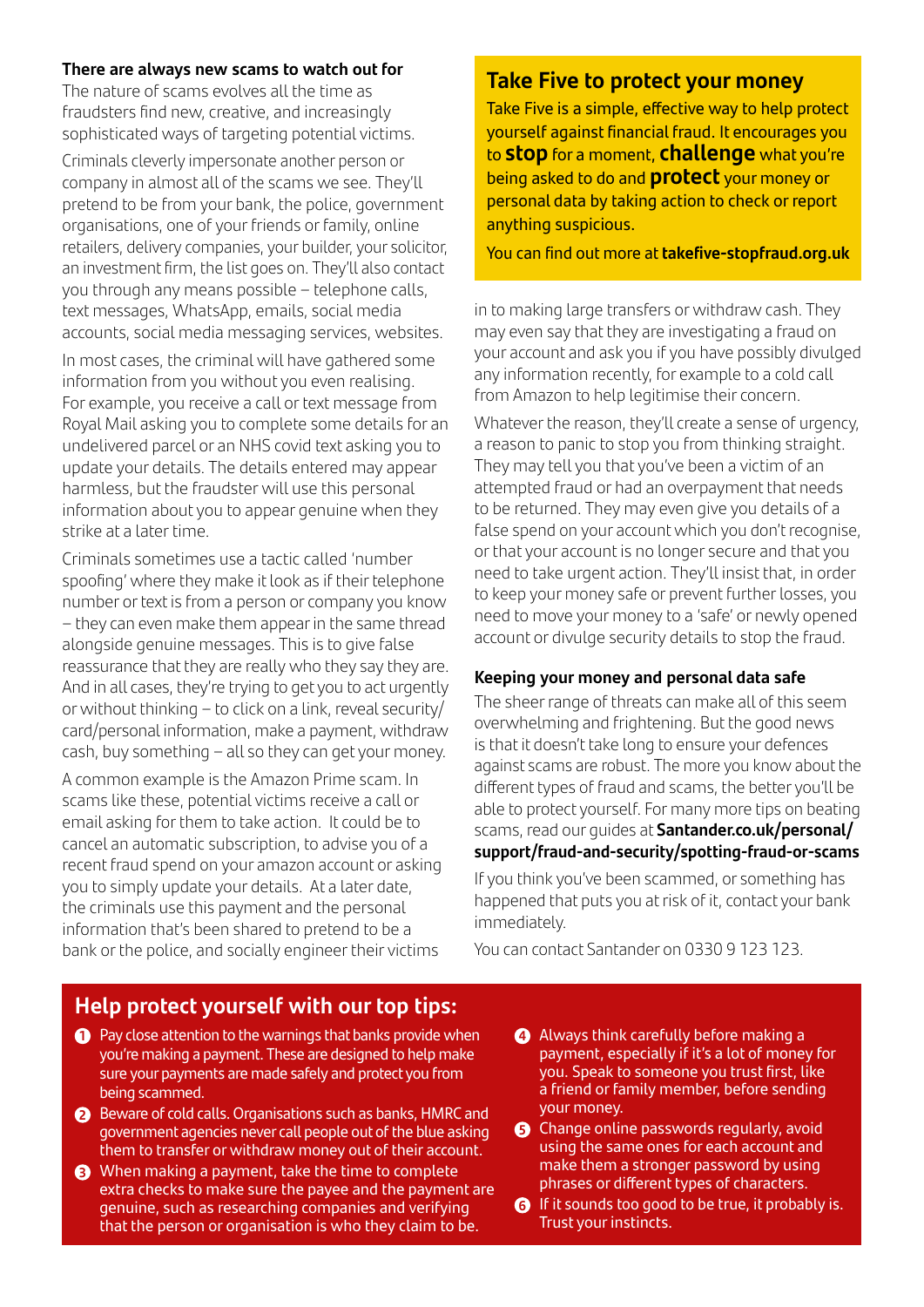From pandemic to war: what now for investors?

When investment experts set out their predictions for 2022 at the turn of the year, the outlook was still dominated by the Covid-19 crisis.

Since then the picture has changed dramatically. Russia's invasion of Ukraine has stoked geopolitical tensions and rocked markets, dampening hopes of a robust recovery from the pandemic. The International Monetary Fund (IMF) warned in March that the conflict is a 'major blow to the global economy that will hurt growth and raise prices', pointing to a combination of slower growth and accelerated inflation.<sup>3</sup>

#### **The economic ripples of conflict**

The human tragedy we're witnessing in Ukraine is clear to see and the ripples of the conflict are

spreading globally. The impact can be seen in three areas in particular, according to the IMF.

- o Inflation, being driven up by higher commodity and energy prices resulting from the war.
- o Implications for neighbouring economies, with trade and supply chains disrupted.
- **o** Reduced business confidence and increased investor uncertainty, pushing asset prices down and causing a tightening of financial conditions.

Central banks have responded. March saw the US Federal Reserve raise interest rates for the first time in three years, adding that further hikes were on the way. It's also reducing broader support for the US economy put in place during the pandemic as it seeks to keep inflation down.<sup>4</sup>

<sup>3</sup> [IMF – How War in Ukraine Is Reverberating Across World's Regions](https://blogs.imf.org/2022/03/15/how-war-in-ukraine-is-reverberating-across-worlds-regions/), 15/3/22

<sup>4</sup> [Reuters – Fed policymakers say dramatic rate hikes may be ahead](https://www.reuters.com/world/us/fed-hawks-say-more-dramatic-rate-moves-may-be-needed-tame-inflation-2022-03-18/),18/3/22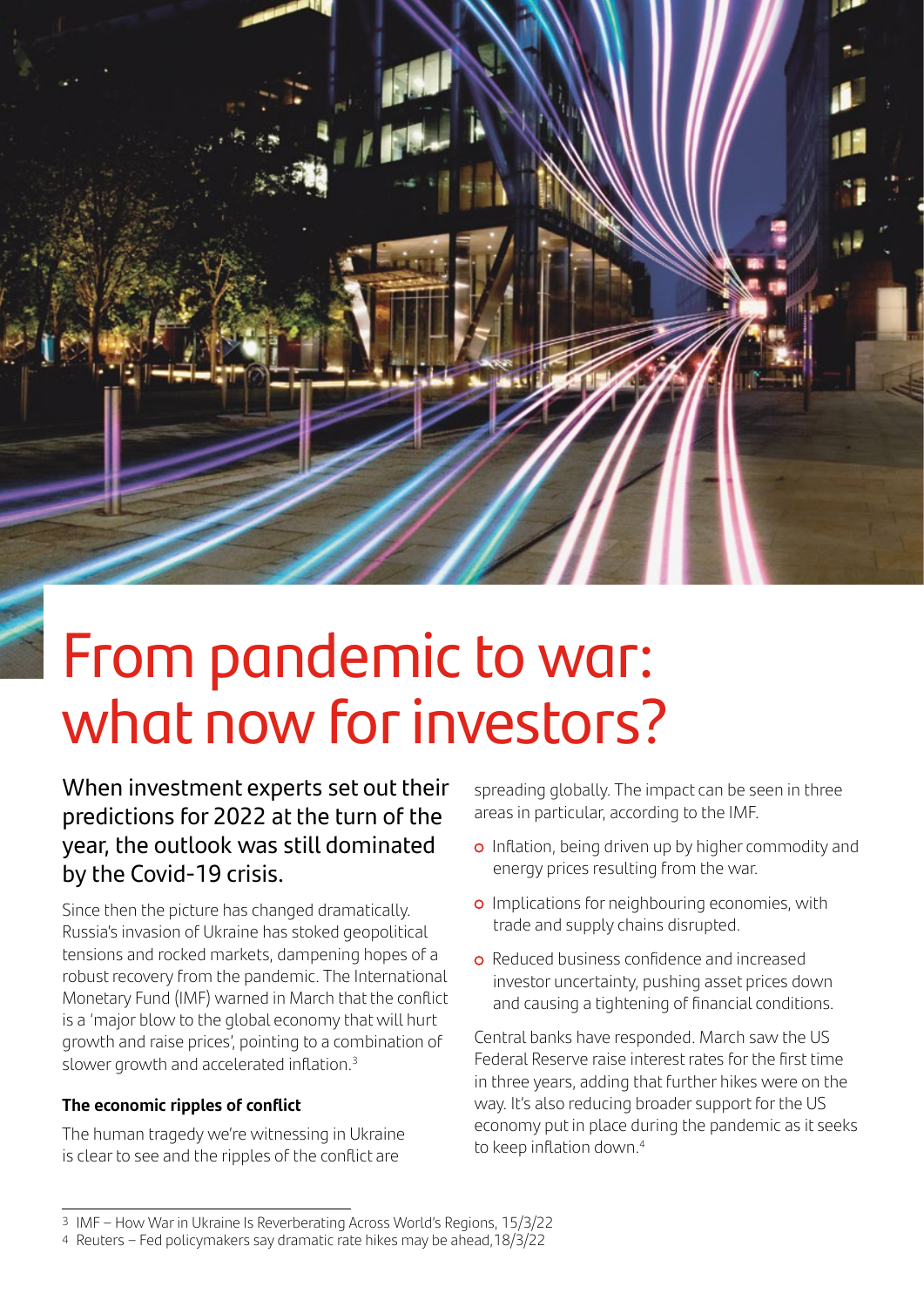#### **The pandemic is still a major factor**

While the pandemic may no longer be dominating news headlines it's still influencing the global outlook. Restrictions may be easing in most developed countries as we learn to live with Covid-19, but the situation is quite different in much of the developing world.

Just 13% of people in low-income countries had been vaccinated as of March 2022, compared with nearly 70% in high income areas, according to the UN High Commissioner for Human Rights.6 Such a two-speed recovery means the economic rebound from the pandemic will be far slower in developing nations, the World Bank has said.<sup>7</sup>

#### **What does it mean for investors?**

While past performance is not a quide to future performance, we've seen time and again that the relationship between geopolitical events and investment markets is weaker than investors might expect.

In the shorter term, the effect of the Ukraine conflict on prices does mean that markets and economic growth are directly affected. If interest rates continue to increase in response to rising inflation, borrowing for both companies and households becomes more expensive.

Markets and investors will therefore be watching the central banks closely over the coming weeks and months as they decide how to deal with ongoing inflation spikes.

Over the longer term, though, current events should have little bearing on outcomes for a well-diversified investment portfolio that's been selected with your personal needs, objectives and attitude to risk in mind.

It's worth noting, uncertain times may also present opportunities. For example, certain companies,

## **Energy prices and your pocket**

Many of us are already feeling the financial impact of rising energy prices. According to the Resolution Foundation's annual Living Standards Outlook for 2022, typical household incomes may suffer the sharpest fall since the mid-1970s.<sup>5</sup>

sectors and assets tend to fall out of favour when markets are falling, providing a chance to buy them at lower prices and benefit from recovery when it begins.

#### **Should you take action?**

There can be a strong temptation to make hasty investment changes in response to what's happening in the world at any given moment. But anticipating where the market will go in the future is all but impossible, given that no-one knows what will happen next.

So, if you don't need access to your investments in the near future, this is likely to be a time to screen out the noise, stay patient, not react and perhaps review your portfolio to make sure it remains sufficiently diversified. If you need access to your investments soon, your longer-term plans have changed or you're worried they might be going off track, it may be a good idea to seek professional financial advice.

You can keep up to date with Santander Asset Management's views on the markets at **[santanderassetmanagement.co.uk/retail-investor](http://santanderassetmanagement.co.uk/retail-investor)**

## **Back to basics**

In times of turmoil you may find it helpful to remind yourself of the principles of investing. Visit **santanderassetmanagement.co.uk/retail-investor/markets-insights/principles-of-investing**

<sup>5</sup> [Santander – State of Play,](https://www.santanderassetmanagement.co.uk/content/view/7626/file/sam-uk-state-of-play-10-march-2022.pdf) 10/3/22

<sup>6</sup> [UN – UN rights chief leads call for global COVID-19 vaccine equity,](https://news.un.org/en/story/2022/03/1113672) 10/3/22

<sup>7</sup> [FT – Two-speed pandemic recovery will worsen inequality, World Bank warns](https://www.ft.com/content/b859fbbc-5492-4d9e-9b22-bc1a4cf4dd10), 11/1/22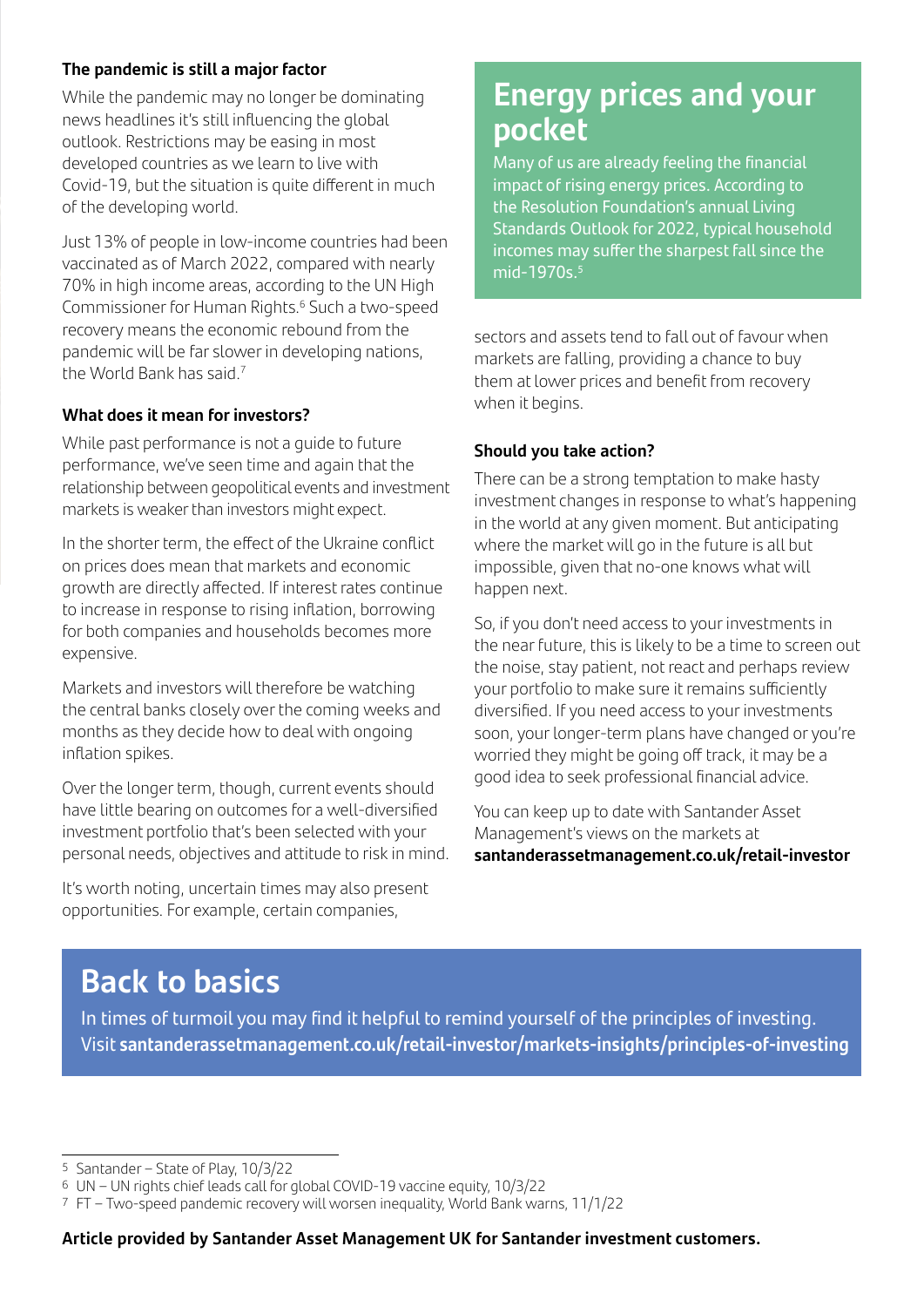

## Growth and value stocks can each play a part in investing

For many of us, investing tends to have one quite simple objective: to grow an existing pot of money. But while we generally have an idea of where we want to get to and why, there are several different ways of achieving it.

One common debate is whether to invest in growth stocks or value stocks. There's a strong case for each, as well as things you should keep in mind before investing in either. But what exactly are growth stocks and value stocks, how do they behave in different markets and what might they bring to a portfolio?

#### **Searching for value**

The idea behind value investing is to put your money in assets trading at prices that appear cheap relative to their real underlying value.

Value investors are sometimes described as 'contrarians'. They'll look for companies that are underperforming others in their sector and/or where the share price has fallen for a reason that doesn't reflect its real value. A fund manager who is a value investor will examine such companies to understand the reasons behind their current situation and the extent to which they believe a robust upturn is on the cards.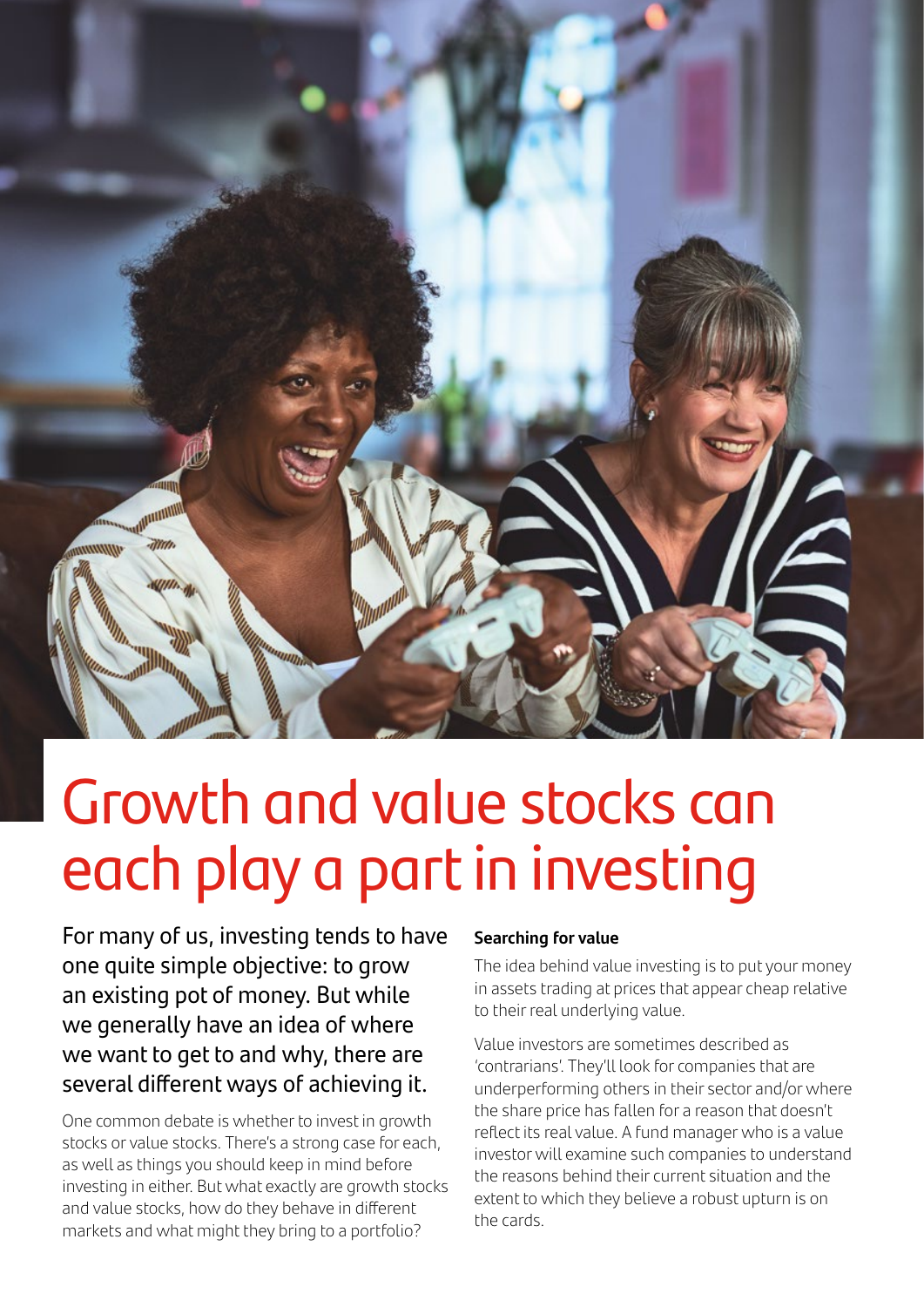### **The father of value investing**

The value investing approach was set out in 1949 by Benjamin Graham, whose seven principles for identifying strong value stocks include finding companies with assets at least one and half times higher than their liabilities, and that are currently paying dividends.<sup>8</sup>

The main advantage of value investing is that investors can get strong returns from correctly identifying companies that are underperforming relative to their real value. But it isn't always easy to do. For example, the long period of low interest rates and other central bank support after the 2008 global financial crisis helped many companies to perform strongly even when their underlying value may not have justified it.

#### **Backing winners for growth**

Growth investors, by contrast, select companies regardless of their current share price. Their aim is to invest in businesses that are positioned to grow faster than the market, even if the share price is already high. This usually means the investor sees opportunities for those companies to increase their earnings and dividends.

Growth stocks are often relatively early-stage companies seen as having significant growth potential. They usually reinvest profits to fuel further growth, rather than distributing them to shareholders in the form of dividends.

The advantage of growth stocks is that they can potentially do particularly well in long periods with low interest rates. This happened in the years after the global financial crash, when central banks were offering financial support to markets. On the downside, however, growth stocks can be expensive and vulnerable to sharp price falls when growth slows down.

#### **A balanced portfolio can bring the best of both worlds**

Value investing may come back into favour as interest rates rise. That's because higher interest rates typically cause stock market prices to fall, providing greater incentive to find discounted 'value' stocks. But the good news is that you don't have to choose between the two approaches. In fact, their tendency to act differently at various stages of the market cycle means value and growth investing can work well together as part of a diversified investment portfolio.

## **Value and growth stocks respond differently to the ongoing market cycle**

Economic or market cycles tend to be in one of four stages at any given time: peak, recession, trough and expansion (or recovery). The long peak or 'bull market' that followed the financial crisis was good for growth stocks, as central banks supported markets by cutting interest rates and buying stocks themselves.

Value stocks, by contrast, were more difficult to find during that period because it was harder to find undervalued companies.

But value stocks may become more popular again as rising interest rates (potentially) pull share prices down and give value investors a chance to look for companies that have become unfairly discounted.

**As with all investments your capital is at risk and you may get back less than you invest. Investments should be held for the medium to long term (5+ years), unless there is a fixed term that applies.**

**Article provided by Santander Asset Management UK for Santander investment customers.**

<sup>8</sup> [Financial Express – Value Investing: How Benjamin Graham's seven criteria for selecting value stocks can make you rich,](https://www.financialexpress.com/money/value-investing-how-benjamin-grahams-seven-criteria-for-selecting-value-stocks-can-make-you-rich/1887293/) 3/3/20